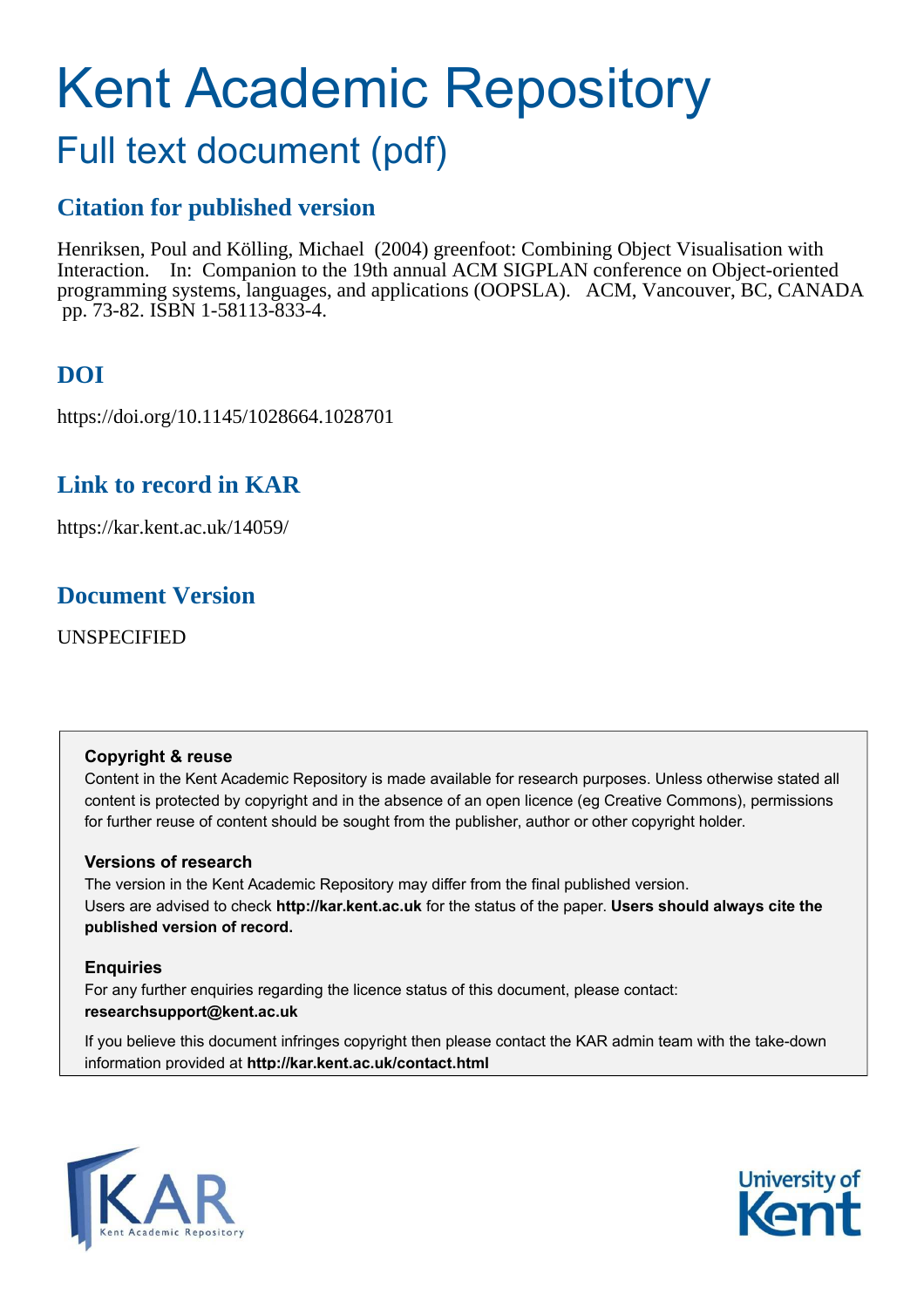# **greenfoot: Combining Object Visualisation with Interaction**

Poul Henriksen Mærsk McKinney Møller Institute University of Southern Denmark

# polle@mip.sdu.dk

# **ABSTRACT**

The introduction of programming education with objectoriented languages slowly migrates down the curriculum and is now often introduced at the high school level. This migration requires teaching tools that are adequate for the intended target audience.

In this paper, we present a new tool for teaching objectoriented programming aimed at students at or below college level, with special emphasis of supporting school age learners. This tool was designed by analysing and combining the most beneficial aspects of several existing tools. It aims at combining the simplicity and visual appeal of Karel the Robot with much of the flexibility and interaction of BlueJ, while at the same time opening up possibilities of new applications.

# Categories and Subject Descriptors

K.3.2  $\overline{C}$ Computers & Education]: Computer & Information Science Education - Computer Science Education

D.1.5 [Programming Techniques]: Object-Oriented Programming.

## General Terms

Design, Human Factors, Languages

## **Keywords**

Pedagogy, Objects-First, Micro worlds, Java, Visualisation, Experimentation.

# 1. INTRODUCTION

Introductory programming teaching has changed quite considerably since the widespread introduction of object orientation into first semester programming courses.

The acceptance of an 'objects-early' teaching approach, together with the inclusion of views that originate from the software engineering discipline (such as using 'larger' projects, using library classes, code maintenance) have led to a more complicated infrastructure that beginning students have to deal with. This frequently includes multiple source files, teacher supplied classes or frameworks, class libraries and environment setup to deal with compilation dependencies.

As a result, a number of tools have become popular that help students to deal with this increase in complexity of the

Michael Kölling Mærsk McKinney Møller Institute University of Southern Denmark

### mik@mip.sdu.dk

infrastructure. These tools range from custom class libraries for specific tasks over thematic frameworks to full programming environments.

While a number of useful tools have been produced, there is considerable room for improvement. Specifically, the introduction of object orientation below the university level, e.g. in high schools, is a very recent development that might benefit from more targeted tool support.

The 'objects-early' movement has argued for a long time that it is important to teach good object-oriented practices from the start, to avoid having to correct or unlearn bad practices later. While this has led to a wide acceptance of teaching about objects early in first semester college courses, the target has since shifted: for many students, the introductory college course is not the first contact with programming anymore. Frequently, students get exposed to programming at the school level. If we are serious about teaching objects early, this is what we have to look at. We argue in this paper that goals and requirements for a software support tool for the school level differ from tools aimed at universities.

In this paper we discuss the design and development of a new tool named 'greenfoot' for introducing object-oriented programming to beginners. One explicit goal is the suitability for school age students.

By analysing benefits of several different approaches, and combining their respective strengths, we believe we can construct a system that offers a new quality of learning experience and has benefits beyond any individual system available today.

The greenfoot design was originally inspired by considering the combination of aspects of two popular teaching environments, Karel the Robot [12] and BlueJ [10]. One of the major strengths of Karel the Robot is the excellent visualisation of objects, their state and behaviour. It lacks, however, a means for direct interaction with objects.

BlueJ's tools provide strong support for direct object interaction, but the object visualisation lacks in detail and appeal compared to Karel.

Karel exists as a Java framework [4] and BlueJ is a Java environment. It is possible to execute Karel within BlueJ to get benefits of both. When doing this, however, confusing things start to happen. Since BlueJ offers a built-in object visualisation, and Karel visualises objects as well (in a different manner), a schizophrenic view of the world emerges. Many objects are represented twice (once by BlueJ and once by the Karel framework), and different aspects of visualisation or interaction are spread to different views of the same object. This has the potential to severely confuse beginners. Greenfoot combines the strengths of functionality without the resulting problems of representation.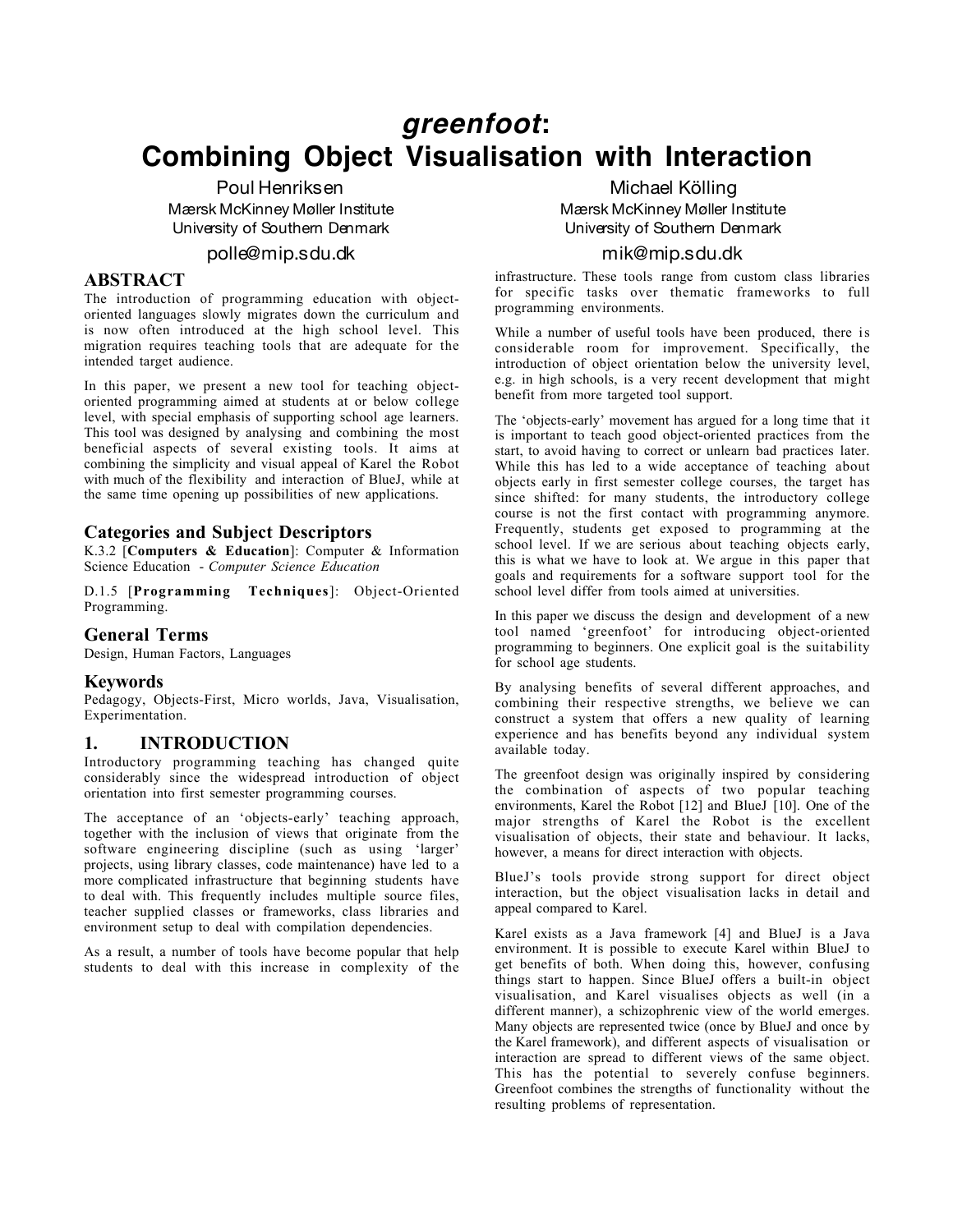We also show that the resulting system has qualities beyond the mere combination of Karel and BlueJ, but allows work with a more general class of interesting projects, including effectively a large number of simulation style problems.

# 2. RELATED TOOLS

Several existing teaching systems have influenced the design of greenfoot. The most important ones are briefly discussed here.

# 2.1 Karel the Robot

The idea of Karel the Robot was first published in 1981 by Richard E. Pattis [12], using a Pascal-like programming language. Since then it has been adapted to use various different programming languages [3][4], and several implementations are available for Java  $\lceil 2 \rceil \lceil 4 \rceil \lceil 6 \rceil$ .

Karel is a conceptual framework that uses a robot that can move around in an environment in which 'beepers' and walls can be placed. The robot can then be programmed to perform a variety of tasks, such as collecting beepers and avoiding obstacles.

Programming and execution is usually done in a standard editor and execution environment. A running Karel program displays a graphical representation of Karel's world and a simple control panel to start or pause execution. Objects created by students – robots, beepers and walls – are represented graphically, and programmed behaviour can easily be observed. While the control panel offers some basic control of the execution, the objects themselves do not offer any interaction facilities.

## 2.2 Jeroo

One of the latest variants of Karel is Jeroo [13], which uses its own Java-like programming language. Jeroo adds several interesting features: it provides code highlighting of the source code statement being executed while running the program as well as limited capabilities of inspection. Like other Karel systems, Jeroo does not provide direct interaction with its objects.

# 2.3 BlueJ

BlueJ is a programming environment specifically designed for education. BlueJ encourages students to define classes and their relationships with an UML-like notation. Once classes have been compiled, students can interactively instantiate objects. These objects get a simple representation on an object bench. It is possible to inspect these objects, and execute their methods.

One strength of BlueJ is the clear separation of the concepts of classes and objects, and the possibility to interact with and inspect these.

The visual representation of objects in BlueJ provides only the name and class of the object – it does not display any visual clues about the object's state or behaviour. If the object creates its own visual representation (such as a robot in the Karel world), this is not reflected in the representation of the object on the object bench. Thus, BlueJ provides direct interaction, but does not provide direct visualisation of object behaviour or state.

# 2.4 Turtle Graphics

Turtle graphics is one of the oldest libraries used to introduce computing concepts to beginners. Originally developed for physical "turtle" robots, it came to fame via implementations in Logo [11] in the early 70s, and was soon available for use with several different languages.

The turtle graphics library includes the concept of a "turtle" that can move across a two-dimensional plane. While doing this, it moves a pen with it, which can be positioned on or off the ground, and thus may leave a trace of the turtle's movements.

Programming the turtle to draw different patterns can be used to introduce general computing concepts, such as iteration and recursion. Object-oriented concepts can also be mapped easily onto the turtle world [7].

# 2.5 Alice

Alice is an object-first approach to teaching introductory computer science courses [8]. It is based on 3D animations which can be controlled by students. Animation scenes are assembled from objects programmed by the students using a built-in programming language. To support the programming process, the environment provides an editor that allows students to drag and drop statements and objects.

When the object behaviour has been created, the objects can be inserted into a 3D world. Object properties can be inspected and changed before the animation is started. After the animation has started it is not possible to inspect objects and interact with them.

# 2.6 The Marine Biology Case Study

The Marine Biology Case Study is a small Java framework that provides a two-dimensional world structured as a grid of positions, and fish that populate this world [14]. Students can implement new fish behaviour, or new type of fish.

This case study is similar in character to Karel the Robot. It is being used mainly for the United States Advanced Placement Computer Science (APCS) course at the American high school level. The APCS course is coordinated centrally nation-wide in the US, and thus this case study has a large user base.

As with Karel frameworks, the Marine Biology Case Study provides immediate visual feedback of (some) object behaviour and state changes, but no direct object interaction.

# 2.7 Summary

We have briefly presented a number of well known tools to aid computing education. One of the strengths of BlueJ is the inspection and interaction with objects, but it lacks support for good object visualisation. Other systems, such as Karel or turtle graphics, provide good visualisation of object behaviour, but lack in interaction with objects. Our new tool will attempt to merge functionality from all these systems into a tool that has the best from each world.

The result should be functionality that allows BlueJ-like interaction on rich visualisations, with a flexibility to create diverse applications including turtle graphics style examples, as well as simulations like the Marine Biology Case Study and other kinds of simulations.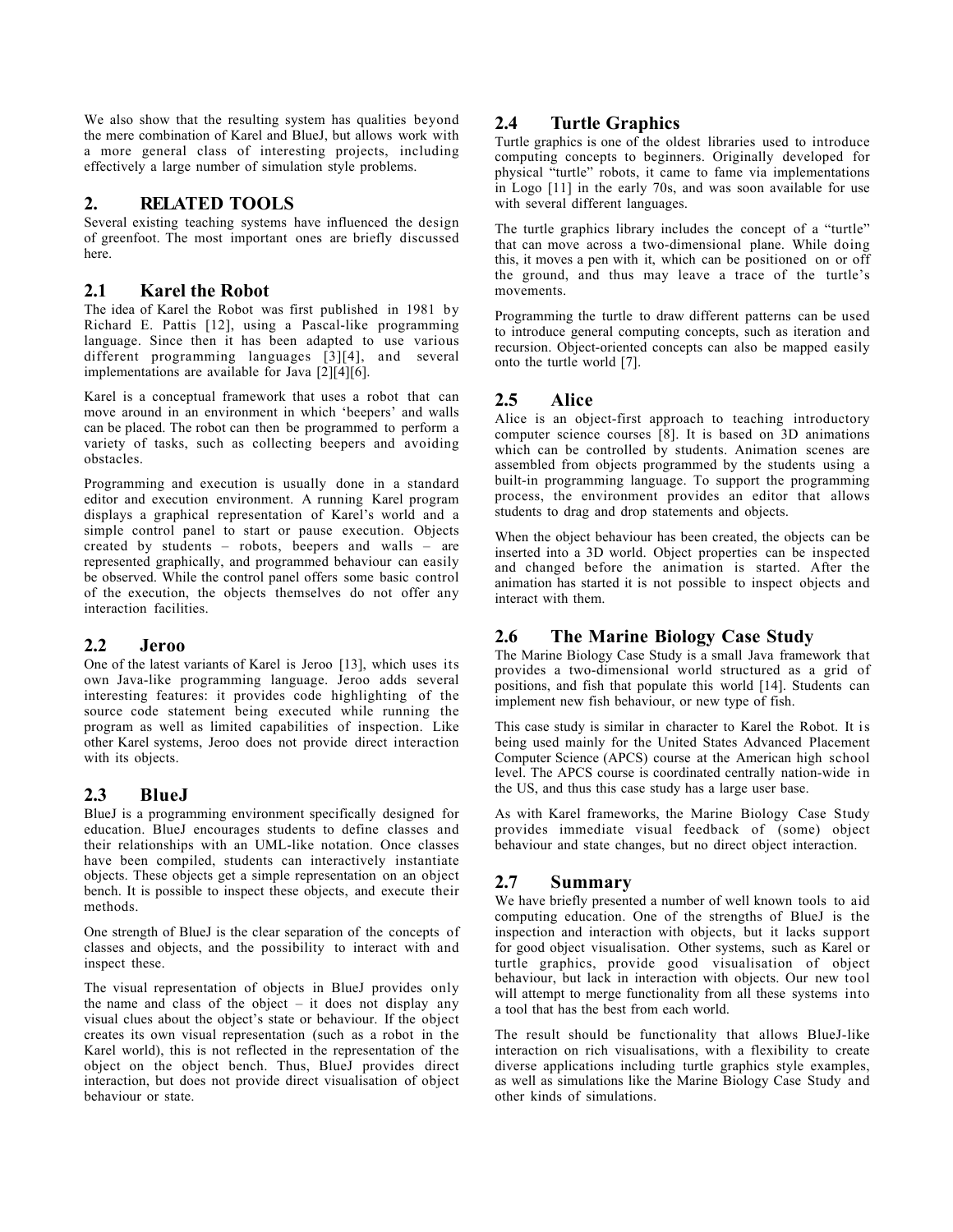#### 3. DESIGN CONSIDERATIONS

In this section we briefly discuss some of the background arguments and forces that had a strong influence on the design of the greenfoot system.

#### 3.1 Closing Kolb's circle

Kolb's learning circle [9] presents a model often used to reason about the process of learning, including the learning of programming concepts. Figure 1 illustrates the four phases of the circle.

In early programming education, especially in objects-early approaches, it can be difficult to create activities in all four quadrants of the circle.



Figure 1: Kolb's learning circle

A lecture-style introduction to the concepts tends to focus on the area of abstract conceptualization. Creating active experiments and concrete experience (which then can lead to reflective observation) in a dedicated objects-early approach is often made difficult by technical obstacles. Obscure syntax and detail problems in the programming environment often force the concrete experience to be at the level of statements rather than higher conceptual abstractions.

Role playing is one technique that has been used successfully in the past to overcome parts of this problem in the first stages of a course [5]. In the design of a software teaching tool, we should aim at overcoming these problems in software as well.

Any tool to support an objects-early approach for beginners must attempt to support the practical stages of Kolb's circle (experimentation, experience, observation) explicitly at the level of the fundamental concept: objects.

In other words: students must be able to manipulate, experiment with, and observe *objects*, not merely lines of source code.

## 3.2 Creating interest

One aspect in which the target audience at a school level is significantly different from students at college or university level is the level of commitment to the subject.

Students at school level have not made a conscious decision to engage in the study of programming. They may frequently have no interest in the subject, or even hold prejudices against it.

Thus, the aim of a support tool for the school level is not only to illustrate the important concepts to students, it must also generate interest in the subject in the first place. The activities

students engage in through use of the tool should be engaging and relevant to the students.

For both of these characteristics – engaging and relevant – there is no simple recipe defining what this means for any particular student.

There are, however, some general observations: a system that is interactive, visual, allows experimentation, generates curiosity, without requiring substantial prior theoretical study, is more likely to create student engagement.

Whether a system is perceived as relevant for any particular student depends highly on the student's cultural and personal  $background -$  we do not believe there to be a single solution to this goal.

For our system design, this means that we need to strive for a level of flexibility in scenarios presented to students that allows teachers to address students in locally or personally relevant ways.

# 3.3 Supporting teachers

Another aspect that distinguishes the teaching situation at schools from that at universities is the level of preparation that can be expected from teachers.

Computing teachers at school level often have significantly less training in the field of computing, less time and support for professional training to keep up with latest developments and less time to prepare teaching material.

As a result, it is beneficial to view teachers as a second target group to be supported by our teaching tool. Apart from supporting students in their learning, greenfoot should be designed to also support teachers in their teaching.

This can be done in various ways: we can arrange the presentation of important concepts in the tool in ways that encourage discussion of selected topics early. We can also design the tool so that sharing of scenarios and exercises becomes easy. We will discuss this in more detail below.

There is, however, a clear tension between flexibility (as discussed in the previous section to allow adaptation to students' backgrounds) and teacher support.

Supporting teachers tends to mean to provide a rigid framework in the support tool, so that teachers have less work to do themselves, and better guidance in their teaching activities. Allowing flexibility can directly contradict this.

One of the challenges of the greenfoot design will be to find a solution that allows these two goals to coexist.

#### 4. GOALS

Before describing the design of our new tool, we summarise the design goals that guided the development of the concrete system.

The overall goal could be summarised as "suitable for teaching object orientation at the school level". After the discussion in the previous sections, however, we can now formulate this more precisely. We should also note that the focus on school level does not exclude use of this tool at early college level.

Our goals are:

- experimentation and visual feedback
- flexible scenarios
- clean illustration of object-oriented concepts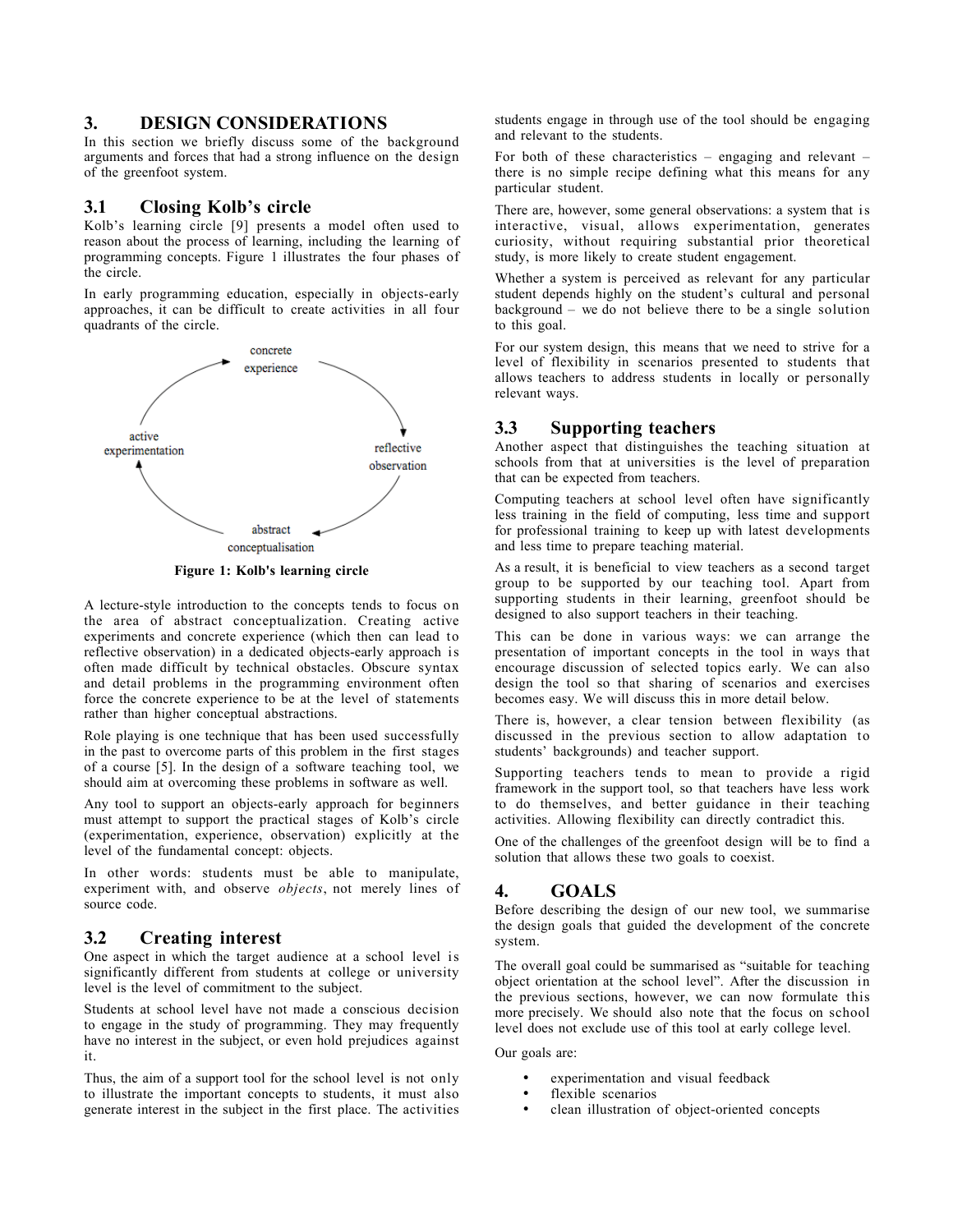- easy development of scenarios and exercises
- support migration to other environments

Experimentation and visual feedback. We intend our system to be highly visual and interactive. Users should be able to experiment with instantiations of concepts directly via the user interface, and acquire an understanding of important concepts through direct visual feedback. This is hoped to close the circle of activities in Kolb's model, as discussed above, and also to contribute greatly to the challenge of engaging students with no prior interest in programming. Striking a balance between simplicity and richness of tools is important. If the program is not simple to use, the users could loose interest and use of the tool would be counter productive.

Flexible scenarios. To engage students interest, the system needs to be able to support examples relevant to their age, gender, personal and cultural background, and other individual factors. For the system design, this means that greenfoot must support a wide variety of different tasks and scenarios. Creating flexibility in scenarios also allows to vary the complexity and thus the difficulty level of the material to be learned.

Clean illustration of object-oriented concepts. The primary focus is to develop students' understanding of concepts used in object-oriented programming. Through the use of greenfoot students should get familiar with fundamental concepts of object-oriented programming, such as objects, classes, method invocation and imperative programming concepts.

Easy development of scenarios and exercises. Part of the larger goal of providing good support for teachers is that it should be easy to develop scenarios and exercises. Traditional systems, such as Karel the Robot or the Marine Biology Case Study, are of a scope that makes it impractical for most teachers to develop similar systems with alternative stories. Greenfoot should attempt to make scenario and exercise development easy enough so that many teachers can develop their own versions.

This means that the user level scenario should be separated from the general framework implementation.



Figure 2: Robot, Wall and Beeper objects, as shown in BlueJ

Support migration to other environments. The greenfoot system should be designed so that concepts and skills learned can be transferred easily to other environments, such as BlueJ, which may be used as the next development environment.

# 5. THE GREENFOOT SYSTEM

The greenfoot system is a framework and environment to create interactive, simulation-like applications in a two-dimensional plane.

One way to view the system is as an extension of the BlueJ object bench. In BlueJ, the state of the object is observable only by opening a separate inspector window, which displays the object's field values. The main visualisation of the object – a red rectangle with rounded corners – does not convey any state information, neither via its appearance nor its position (Figure 2).

Greenfoot extends the idea of the object bench to an object world. In this world, all objects have a graphical appearance and a position in the world. Direct interaction with these objects is still possible, as in the original BlueJ system, but object behaviour can now be observed directly by observing changes in the position and appearance of individual objects.

The object world itself (visible as the background area behind greenfoot objects) also becomes an interactive, programmable object, thus being integrated into the application framework.



Figure 3: The greenfoot main window

# 5.1 The Visual System Interface

The largest part of greenfoot's user interface is reserved for the display of the world, shown in the centre of the screen (Figure 3). It holds the greenfoot objects (two greenfoot robots, a beeper and some walls in this example). To the right of the world is a class display. Here, all classes involved in the current application are shown along with buttons to compile and create new classes. The classes are divided into *Greenfoot*-World Classes and Greenfoot-Object Classes. Each of these groups is discussed below.

The lower part of the window holds execution controls to run, stop or single-step the simulation and a slider to control the execution speed.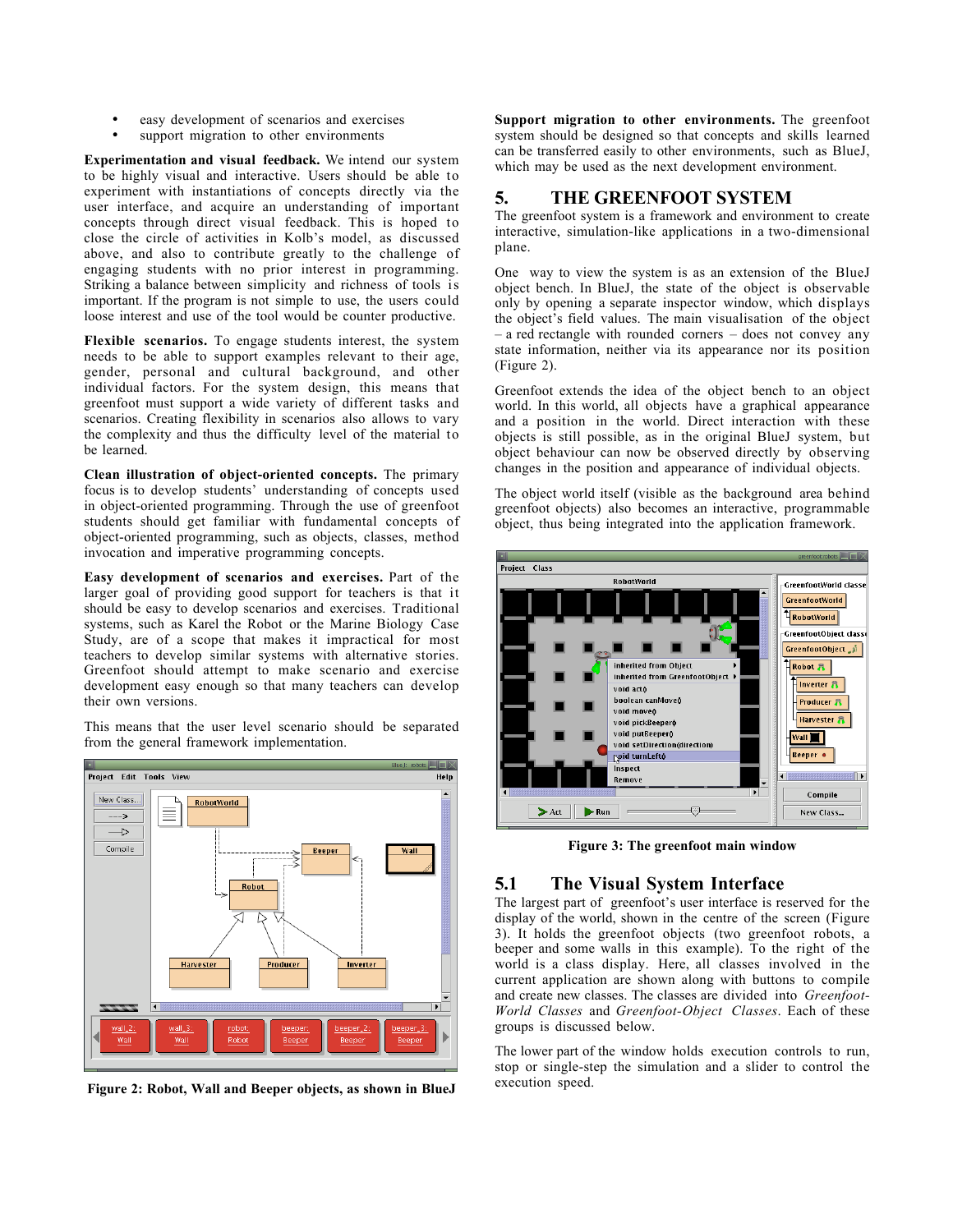# 5.2 Greenfoot Scenario Structure

All classes whose instances should be visible in the greenfoot world extend the predefined superclass GreenfootObject. The environment also provides a predefined class GreenfootWorld, which implements the world itself.

The world provides a grid of cells, which can hold greenfoot objects. Each greenfoot object can specify its own individual appearance using an icon or a drawing method. Greenfoot objects have a location in the world and a rotation that is applied to the icon. The appearance can span one or more cells.

The world itself provides methods, among others, to change the resolution (essentially setting the size of each cell in pixels), to change size of the world (number of cells), to set a background image and to draw on its background. Using these methods, worlds that differ greatly in visual appearance can be created as part of creating a scenario.

All objects in a greenfoot world are automatically animated and interactive. They can have behaviour that is exhibited when the simulation is run using the  $Run$  button, and they can be used for direct interaction through associated popup menus when the simulation is paused. The simulation animation and direct object interaction features are built into the greenfoot environment.

An object's popup menu contains a list of methods that can be invoked on the object as well as an option to inspect the full object state (Figure 3).

# 5.3 The Greenfoot IDE

The greenfoot system is an integrated environment: apart from the main interface described above, it contains an editor, a compiler and a debugger. Thus, it is a self-contained system that provides all necessary tools to develop, examine and execute a complete application.

The underlying runtime and compiler uses standard Java. Greenfoot classes are standard Java classes.

The greenfoot implementation is based on the BlueJ system, and many of the BlueJ tools – the editor, the debugger, Javadoc generation – are available in greenfoot in a very similar form to BlueJ.



Figure 4: The popup menu of a greenfoot class

#### 5.4 The Class Browser

The environment also supplies a view of the classes that participate in the simulation on the right side of the main window.

These classes can be edited, compiled and instantiated. These actions can be accessed from the popup menu of the class (Figure 4).

Creating new classes can be done either by selecting New subclass from the class' popup menu, or by clicking the New Class button below the class icons.

The class-browser is divided into two sections, discussed below.

GreenfootObject classes are the classes that are to be visualised in the world. Their superclass  $-$  GreenfootObject  $$ will always be shown in the class browser. The GreenfootObject class cannot be modified.

Subclasses of GreenfootObject will typically have an individual icon. This icon is shown in the representation of the class next to the class name. Greenfoot objects that do not specify an appearance have a default look defined in their superclass.

GreenfootWorld classes are classes that represent worlds. Different worlds may exist in a single project (holding, for example, different initial populations of walls and beepers). The superclass of these –  $GreenfootWorld$  – will always be shown in the class browser.

The GreenfootWorld classes have popup menus exactly like the ones described for GreenfootObject classes. When a constructor is selected for a subclass of GreenfootWorld, the new world object will automatically replace the existing world in the main view of the greenfoot user interface.

# 6. SAMPLE APPLICATIONS

The way we envisage greenfoot being used is for teachers to create custom scenarios, which students then investigate and extend.

Custom scenarios can resemble Karel the Robot, the Marine Biology Case Study or Turtle Graphics, or they can represent other simulation scenarios such as traffic or lift simulations.

Student activities include instantiating objects, running a simulation, interactively calling single methods, reading and modifying the code, compiling and creating new simulation object subclasses.

We will now describe some possible scenarios and discuss the activities expected of scenario writers, teachers and students in turn, in order to give an impression of the level of difficulty involved at each level.

First, we discuss what a Karel the Robot implementation would look like in greenfoot. This serves to illustrate some of the most important characteristics of this framework. The following two examples (Shapes and Turtle Graphics) are briefly presented to illustrate alternative scenario styles.

## 6.1 The Karel-The-Robot Scenario

First, we discuss in more detail a Karel-like scenario, which readers have already seen in the general system introduction above.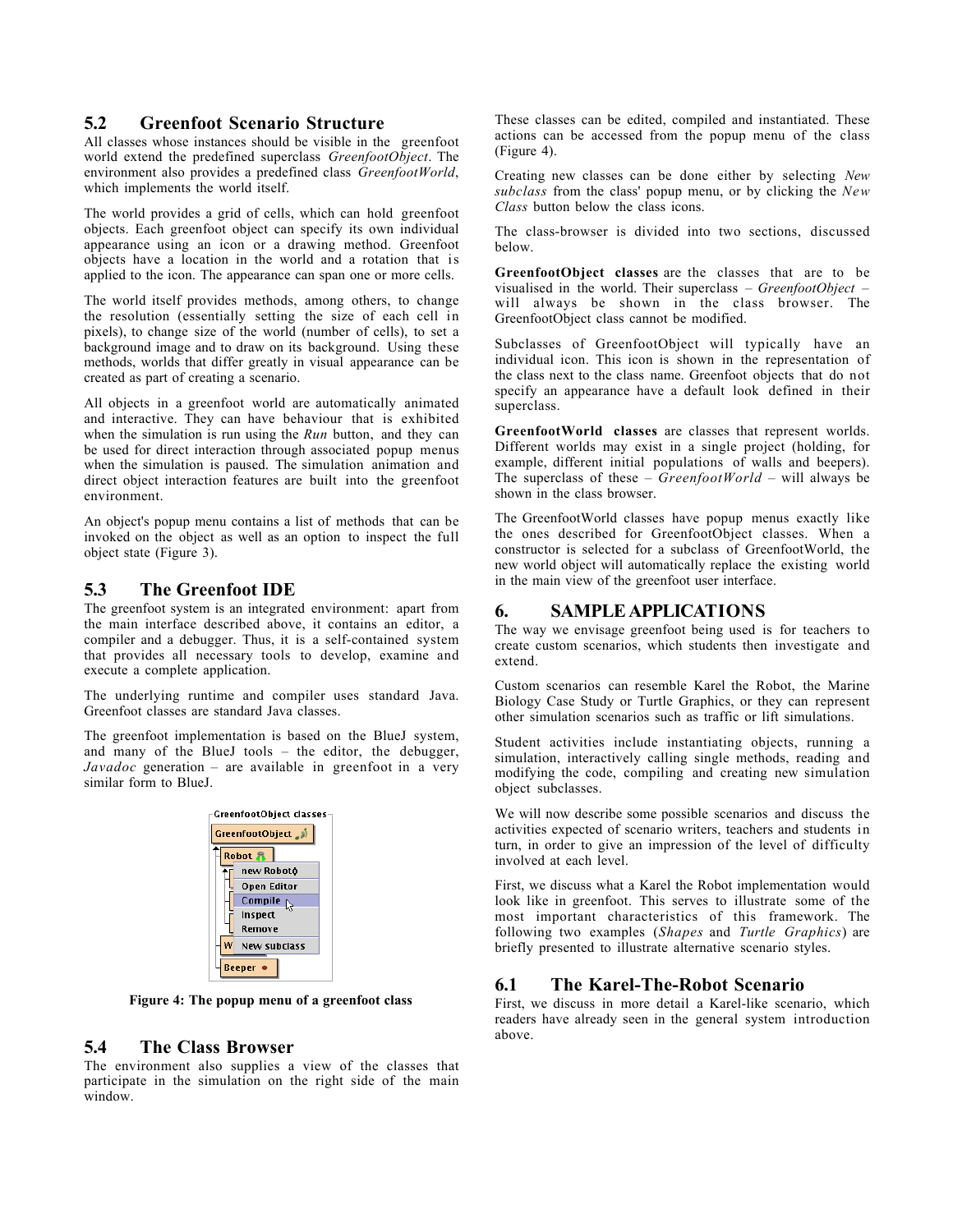#### 6.1.1 Scenario Writer Activities

Scenario writers are typically teachers, but since scenarios can be shared between teachers, not every teacher needs to be a scenario writer.

The greenfoot framework provides most of the functional aspects of the simulation and lets teachers focus on creating an interesting scenario.

When a new project is created, the class browser contains only the GreenfootWorld and the GreenfootObject classes. These are the base classes for all others created by the teacher.

First, we want to create a world for the robots. We create a subclass of GreenfootWorld, which is automatically initialised with a source skeleton, in which we only have to modify the constructor.

To create a world of size  $20x20$  cells with a cell size of  $50x50$ pixels and a tiled background image, the RobotWorld class looks like this:

```
public class RobotWorld extends GreenfootWorld
{
    public RobotWorld() {
       super(20,20,50,50);
 setBackgroundColor(Color.BLACK);
 setBackgroundImage("road.gif");
       setTiledBackground(true);
    }
}
```
All methods called in this constructor are inherited from GreenfootWorld.

The next task for the scenario writer is to create the core classes for the project: the robot, the wall and the beeper. The last two classes are easy to create because they do not have any behaviour. The only thing that needs to be changed are the objects' icons. The Beeper class then looks like this:

```
public class Beeper extends GreenfootObject
{
    public Beeper()
    {
        setImage("beeper.gif");
    }
}
```
Since a skeleton for this class is provided when it is created, the scenario writer needs to edit only a single line of code.

The class for the robot is a bit more interesting because it should have behaviour to control the robot in various ways: moving, turning, picking up and putting down beepers. The moving and turning of the robot is easy to do using methods from its superclass. For moving the robot, the setLocation(int x, int y) method can be used together with the getX() and getY() methods. Turning the robot can be accomplished using the setRotation(int degrees) method. This rotation will be automatically reflected in the visualisation of the robot by rotating the icon.

The robot should be able to collect beepers. For this we use a collection which we call *beeperBag*. To pick up a beeper at the robot's current location we create a method pickBeeper():

 $\overline{a}$ 

```
public void pickBeeper()
{
   GreenfootWorld myWorld = qetWorld();
    Set objectsHere =
         myWorld.getObjectsAtCell(getX(), getY());
    for(Beeper beeper : objectsHere) {
        myWorld.removeObject(beeper);
        beeperBag.add(beeper);
    }
}
```
This method illustrates the use of several of the methods available from the GreenfootWorld and GreenfootObject classes. The rest of the robot methods are rather simple and will not be shown in detail. The full set of methods implemented in the Robot class is:

- void move(): Move the robot one cell forward in its current direction.
- \* void setDirection(int direction): Set the direction of the robot to one of the static values EAST, WEST, NORTH, or SOUTH.
- void turnLeft(): Turn the robot 90 degrees counterclockwise.
- boolean canMove(): Determine whether the robot can move forward (it cannot move if there is a wall in front of the robot).
- void putBeeper(): Put down a beeper from the robot's beeperBag if there are any.
- void pickBeeper(): Pick up a beeper.

The Robot class so far only contains methods for explicit invocation and is not very difficult to develop. To create behaviour that lets this robot act as part of a continuous simulation, the  $act()$  method can be implemented. All objects in the world are part of the simulation loop, and the act method of these objects will be called in each time step of the simulation. The default (inherited) act method is empty.

An example of such a robot could be one that moves forward and collects all beepers on the way. Such a harvester robot can be created, for example, as a subclass of Robot. The full implementation reads:

```
public class Harvester extends Robot
```

```
 public Harvester()
 {
    }
    public void act()
    {
        pickBeeper();
        move();
    }
```
{

}

Several robots could be created in this way that solve various tasks.

When using this scenario, students would typically be given an initial world, which contains an instance of a robot and possibly walls and beepers. This world is created by the constructor of the RobotWorld class. For instance, to add a beeper in the top left cell as part of the world creation, the following lines should be added to the world constructor:

```
 Beeper beeper = new Beeper();
 beeper.setLocation(0,0);
 addObject(beeper);
```
<sup>&</sup>lt;sup>1</sup> We are using Java 1.5 syntax in this example. Syntax from previous Java versions can, of course, also be used.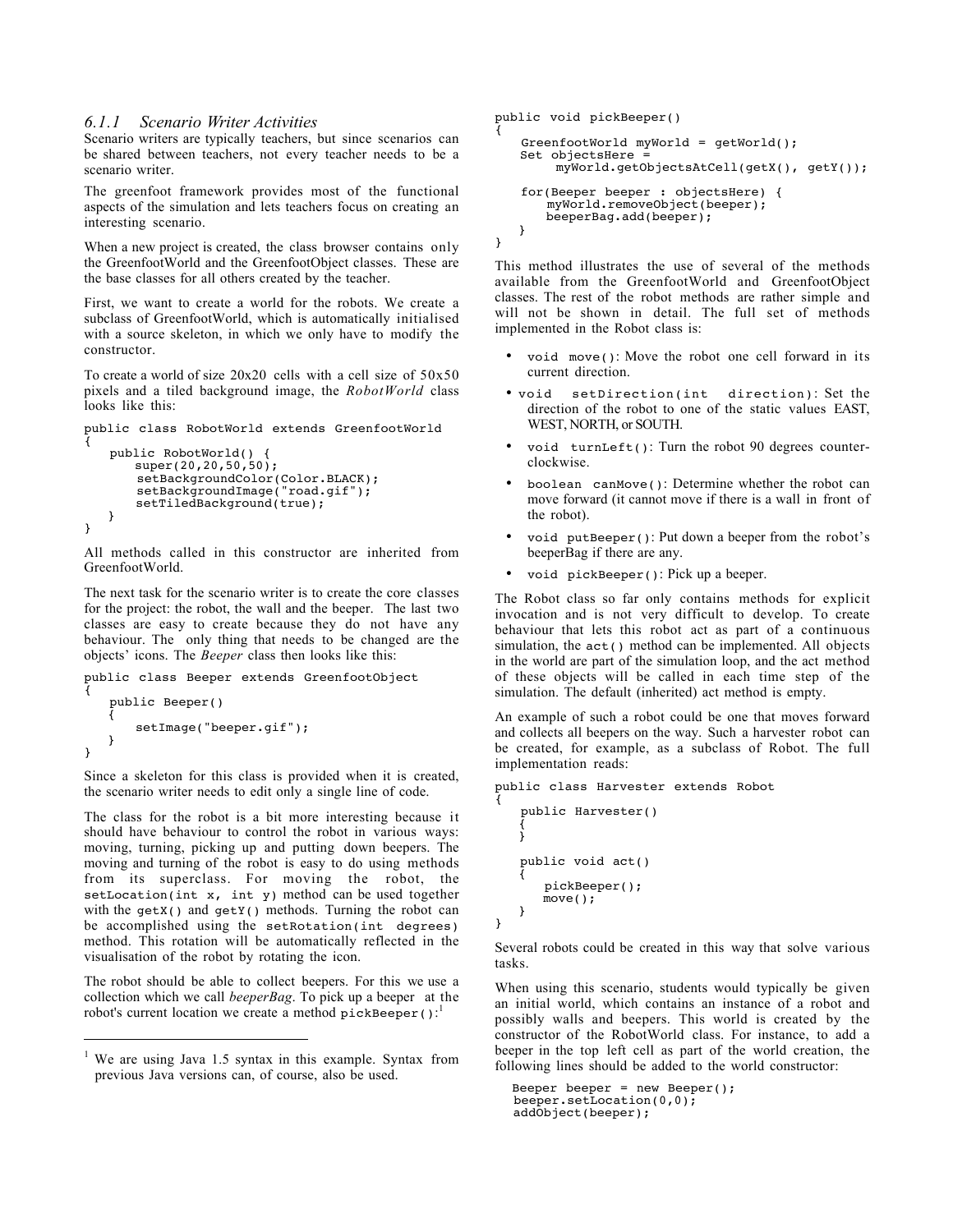#### 6.1.2 Student Activities

Students can perform the same activities as in other Karel implementations with better support, and they can perform additional activities that enhance the students understanding of the dynamics of the program.

The traditional activities – executing and observing a robot; modifying a robot; creating and running new robots – are better supported since the editor, compiler and runtime display are all in one place and tightly integrated. There is no need to deal directly with file system structures, command line interfaces or class paths.

Additional activities possible in greenfoot include interactive placement of one or more robots (or other objects), interactive execution of any public method of the robot to test parts of its behaviour, inspection of the robot's fields, easy creation of test worlds by placing rows of walls interactively and single stepping in the debugger while observing source code execution and robot behaviour at the same time.

Observing behaviour. When students use greenfoot for the first time, they will typically interact with a scenario provided by the teacher. Students simply open the project in order to get started. On opening the project, the environment will automatically instantiate a new RobotWorld and show it. This initial world can include instances of objects, so the student can start experimenting and observing.

If the RobotWorld has, for instance, a harvester robot and a number of beepers, the student could start by pressing the Run button to observe how the robot is able to move and pick up beepers. (The Run button causes the simulation to start  $-$  that is, the act methods of all objects are repeatedly executed.)

Pressing the *Act* button calls each object's act method exactly once. It can be used to single step through the behaviour for a more fine-grained observation.



Figure 5: Interactive method invocation (left) with immediate visual feedback (right)

Direct interaction with individual objects. Another possibility is to directly interact with the objects in the world. For instance, it is possible to invoke methods on the objects and immediately observe the resulting change in state. Figure 5 shows the selection of the turnLeft() method from the popup menu on a Robot object (left) and robot after the method has been invoked (right).

Instantiating objects. Instantiation is directly supported by the greenfoot user interface. To instantiate a robot, students select a constructor from the class's popup menu (Figure 6, left). The mouse cursor then shows the image of the new object, which can be placed in the world (Figure 6, right).



Figure 6: Interactive instantiation of objects

Students can easily instantiate several objects, and through experimentation and interaction observe common behaviour and differences in state. Object identity and the relation between classes and objects are emphasised.

Inspection. The visualisation of objects in the world does not show the complete state of the object. For example, it may not be possible to see how many beepers the robot carries. Objects may be explicitly inspected (by selecting the Inspect option from their popup menu) to display the complete set of values for the object's fields. Figure 7 shows an inspection of a Robot object.

| robot: Robot                 |                |         |
|------------------------------|----------------|---------|
| private int direction        | 3              | Inspect |
| <b>Stack beeperBag</b>       |                | Get     |
| private int $x$              | з              |         |
| private int y                | $\overline{2}$ |         |
| private double rotation      | 90.0           |         |
| private GreenfootWorld world | ∽              |         |
| private ImageIcon image      |                |         |
| Show static fields           |                | Close   |

Figure 7: Inspection of a Robot object

Modifying behaviour. So far we have discussed how students can experiment with and observe objects without looking at the source code. The next step may be to modify some of the teacher supplied classes in order to see how methods are defined programmatically. For this the integrated editor can be invoked by double clicking a class.

Editing, compiling and error reporting are integrated in the environment, enabling a quick turn-around between code editing and execution. Students can also easily create new subclasses of existing classes.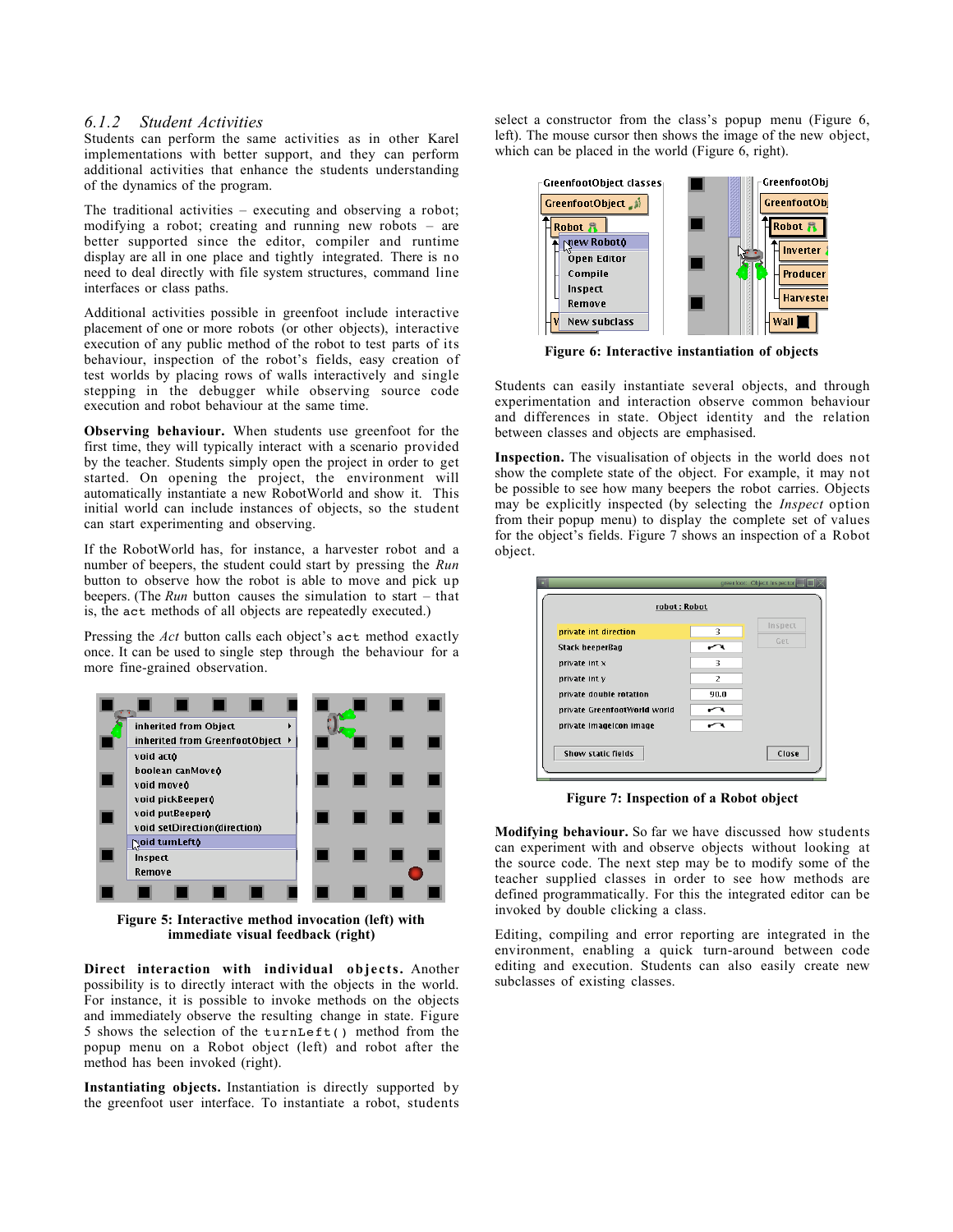

Figure 8: The 'shapes' example in greenfoot

#### 6.2 The Shapes Scenario

The shapes example illustrates a different style of scenario to the grid based robot worlds. It is based on the shapes example for BlueJ, described in [1].

In the shapes scenario we have three types of shapes: circles, rectangles and triangles. These basic objects can be used to create various drawings by instantiating objects and changing their size, colour, rotation and location (Figure 8).

This example illustrates how greenfoot can be used for applications that are not obviously grid-based. This is achieved by creating a world with cells that span only a single pixel on screen, and simulation objects with icons that span multiple cells.

Students can interact directly with the shapes in the drawing to change their state. Shapes can then be programmed to include animated behaviour. The sun in this project, for instance, has a sunset() method that causes it to slowly move down.

#### 6.3 The Turtle Graphics Scenario

One of the classic examples of a teaching world is the Turtle Graphics scenario. A greenfoot version of this is shown in Figure 9.

As in the shapes scenario the turtles do not seem to be in an obvious grid because the resolution of the cells is a single pixel.

The turtles can paint on the world through a standard interface supplied to greenfoot objects by the world class. Figure 9 shows three turtles painting various shapes in different colours.

It is easily possible to alternate between programmed behaviour (the execution of the  $act()$  method through the simulation framework) and direct interaction with the turtles. The turtle drawing the circle, for instance, has been stopped several times to manually raise and lower the pen and change its colours. Turtles could also be picked up and dropped elsewhere to continue their actions at another position on screen.



Figure 9: Turtle Graphics in greenfoot

# 6.4 Other scenarios

A wide range of other applications can be fitted into the greenfoot framework. While best suited to applications that produce two-dimensional graphic output, other uses are not excluded. Since drawing capabilities on the world include the drawing of text, some objects could display a behaviour that displays textual information on the screen. While this is not the main goal for greenfoot, it extends its capabilities.

A scenario like the Marine Biology Case Study can easily be implemented. This example is structurally similar to Karel the Robot, and does not require further detailed discussion here. One difference in use patterns is that there are often many fish involved in such a simulation, whereas Karel often only uses a few robots. To add a larger number of fish, a constructor or a method of the world can be used.

The graphical simulation output generated by greenfoot does not have to be a birds-eye view of a two dimensional area. A lift simulation is an example where the output might be a schematic animated drawing of a building with lifts and people.

It is easy to imagine many other simulation scenarios that are straight forward to implement. These include emergency evacuation of buildings, traffic simulations, supermarket checkout queues, predator/prey simulations and many more. Greenfoot may even be used to provide an easy-to-use output mechanism to more advanced exercises such as, for example, the dining philosophers problem.

# 7. DISCUSSION AND CONCLUSION

The examples discussed attempted to illustrate the functionality and flexibility of greenfoot. The greenfoot system provides enhanced support for two user groups: teachers and students.

# 7.1 Support for student activities

Students are presented with richly visual scenarios that have proven popular in other systems, combined with interaction and easy experimentation tools that are intended to increase their engagement and understanding.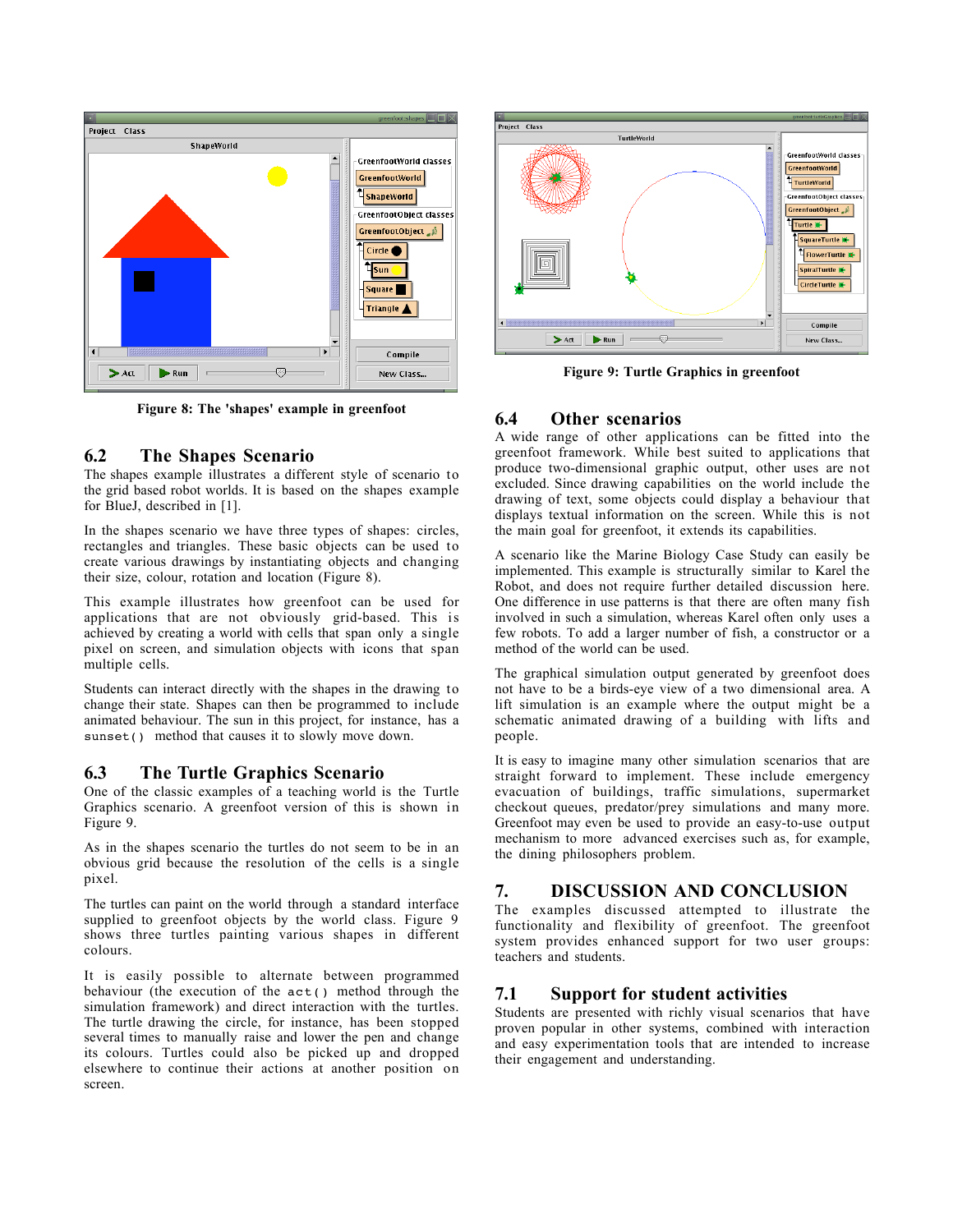As in Karel-like systems, state changes and object behaviour are immediately observable through visual changes of greenfoot objects on screen.

Execution of object methods in 'simulation mode' is supported, which lets students sit back and observe object behaviour over a larger number of execution steps (after having implemented this behaviour), including interaction of objects in the greenfoot world and other emergent behaviour.

In addition to this, direct interaction with individual methods of individual objects is also supported, which lets student perform ad-hoc experiments with object behaviour before coding the behaviour in Java source code.

This functionality is available in addition to more standard tools for an educational IDE: an easy to use integrated source code editor, integrated compilation and a source level debugger.

# 7.2 Support for teachers

In section 3, we have discussed the tension between flexibility and framework support. Different approaches are at different ends of this scale.

On the one hand, teachers could write the complete framework themselves, thus achieving maximum flexibility in creating their preferred scenarios. In practice, this is impractical, because the workload of writing and maintaining such a framework is too high for the average teacher.

On the other hand, a ready-made framework could be used (such as Karel, Turtle Graphics or the Marine Biology Case Study). This avoids a lot of the work for the teacher, but has the disadvantage that the scenario is not flexible. If the framework gives you robots and beepers, then that's what students deal with: robots and beepers. Whether they like it or not.

The second is the situation commonly found today: micro world frameworks or libraries are written and maintained by a single person or a small group, including the design of scenarios. Exercises can then be created and shared between teachers. As a result of this, only a very small number of these micro world scenarios are available today.



#### Figure 10: Roles of people involved in creation and use of micro worlds (greenfoot vs. traditional)

Greenfoot decouples the framework creation from the scenario writing (Figure 10). Once the greenfoot framework is available, the difficulty and time requirements of writing a scenario

become manageable for a much larger number of teachers. Projects such as robot worlds or lift simulations are easy to create, since all execution logic is provided by the environment. In addition, well tested and useful tools such as an editor, integrated compilation, a debugger and documentation generation are provided in a simple and easy to use interface.

Not every teacher needs to write scenarios (these can still be shared), but we expect that many teachers can, and will, create their own scenarios for greenfoot.

Thus, greenfoot is not a micro world, but a meta framework for micro worlds.

This decoupling of framework functionality from the user level scenario allows us to provide good tool support for the teaching of object orientation while allowing flexibility for individual adaptation at the same time.

# 7.3 New possibilities

Apart from making current curricula more engaging or more interactive, we believe that the use of greenfoot can open new possibilities for course design that are not practical today.

One of those possibilities is a direct side effect of the decoupling of the scenarios from the framework: using multiple worlds in a single course.

Currently, each micro world carries a significant overhead in its use. Each has different technical requirements, different installation procedures, different user interfaces that need to be learned, and different interaction models. As a result, there is usually not enough time in a single course to use more than one world scenario.

Since greenfoot has a consistent interface and interaction model across different world scenarios, the overhead of learning to use greenfoot exists only once, and using additional worlds is almost 'free'. This opens up the possibility to use a sequence of simulation scenarios (maybe of increasing complexity or from different application areas) in the same course. A course could start with turtles, move to Karel-like robots, and end by implementing a lift simulation for a high rise building.

# 7.4 Status

An implementation of a greenfoot prototype has been completed, and experimentation with this prototype with the goal of functional refinement is currently underway. A beta release of greenfoot will be available for free download shortly from www.greenfoot.org. A complete system, also to be distributed freely, is expected later in the year.

## 8. REFERENCES

- [1] Barnes, D. J. & Kölling, M., Objects First With Java A Practical Introduction Using BlueJ, ISBN 0-13-044929-6, Pearson Education, 2003.
- [2] Becker, B. W., Teaching CS1 with Karel the Robot in Java. In Proceedings of the  $32<sup>nd</sup> SIGCSE$  Technical Symposium on Computer Science Education. Vol. 33. (Charlotte, North Carolina, 2001)
- [3] Bergin, J., Stehlik, M., Roberts, J., & Pattis, R. Karel++ A Gentle Introduction to the Art of Object-Oriented Programming. John Wiley & Sons, 1997